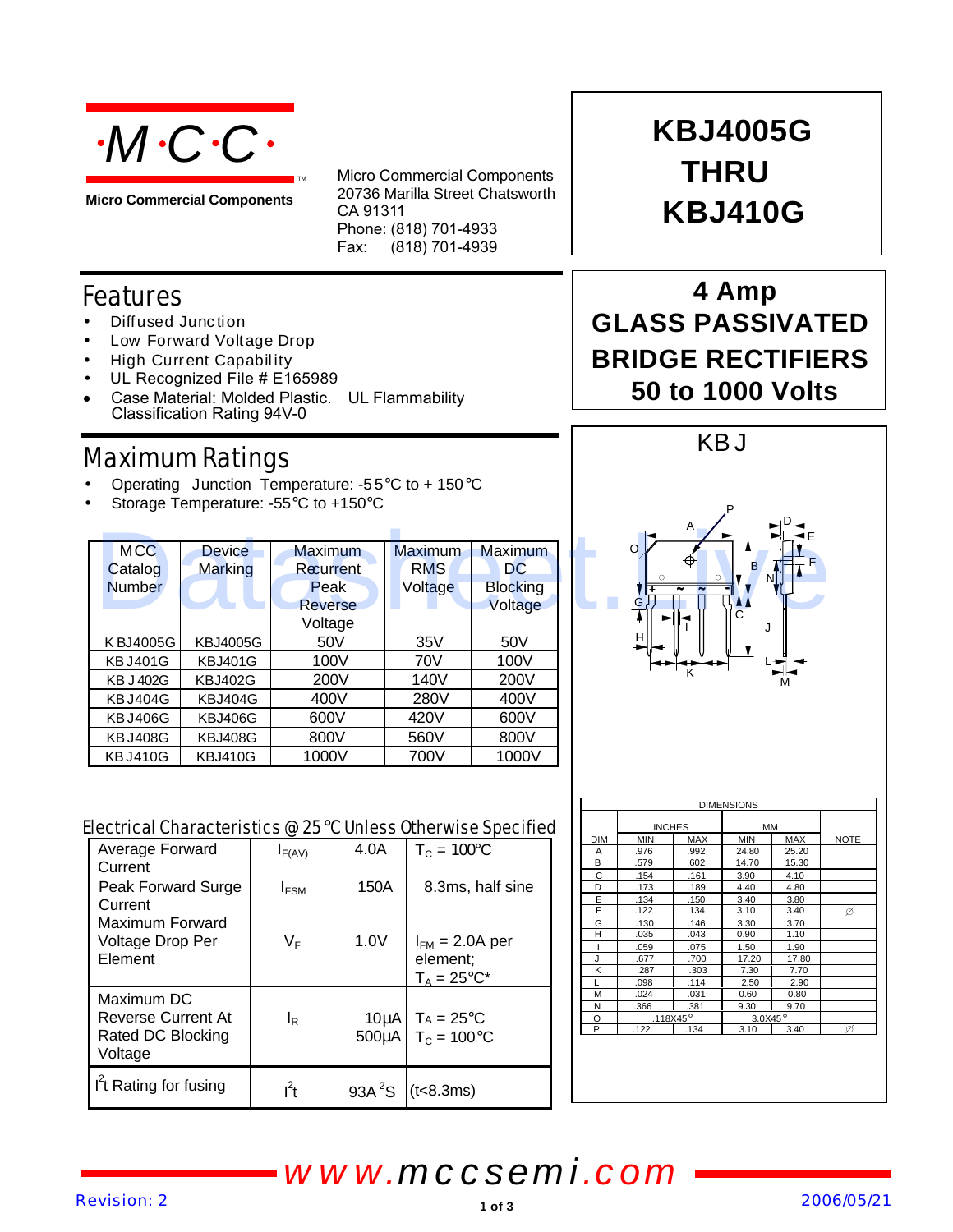*MCC*

TM

#### KBJ4005G THRU KBJ410G

Typical Forward Characteristics Figure 1







Average Forward Rectified Current - Amperes/ersus Ambient Temperature - °C

Figure 2 Typical Reverse Characteristics **Micro Commercial Components**



Instantaneous Reverse Leakage Current - MicroAmperes *versus* Percent Of Rated Peak Reverse Voltage - Volts



Peak Forward Surge Current - Amperesversus Number Of Cycles At 60Hz - Cycles

*www.mccsemi.com*